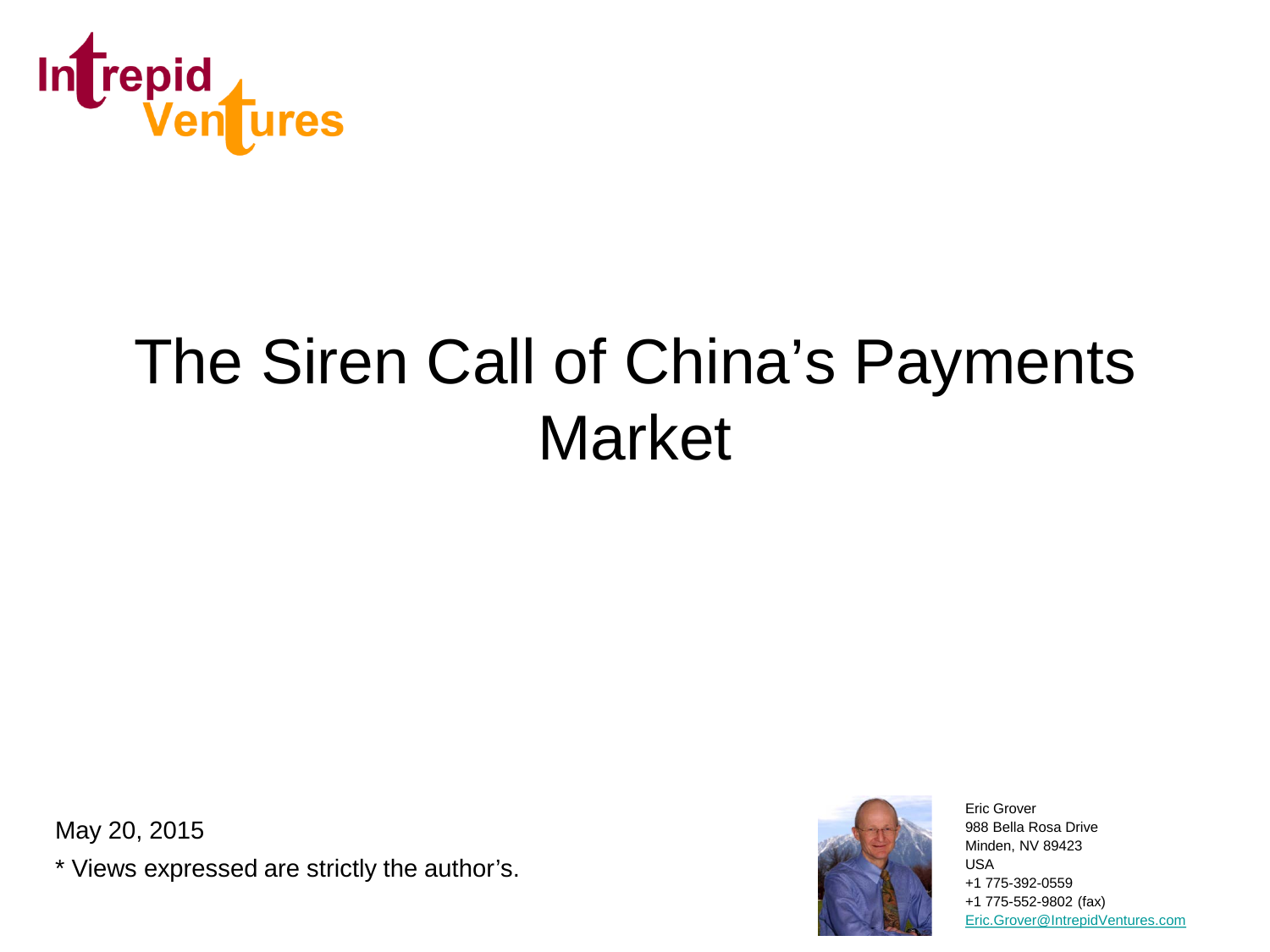#### Retail payment networks

- Global MasterCard and Visa Federation (Visa Inc. and Visa EU)
- Tier-two and aspiring global
	- Amex
	- UnionPay
	- Discover/Diners Club
	- JCB
	- PayPal
	- Alipay
- Regional
	- EAPS
	- Eufiserv
	- ATH
	- MercadoPago
- National
	- Interac, Star, Cartes Bancaires, Nets, NYCE, Pulse, BCC, Bancomat Mister Cash, Ideal, Girocard, Multibanco, Sistema 4B, Euro6000, et al
- Aspiring national
	- Rupay
	- Elo
	- Dwolla (trying to compete simultaneously with ACH and Visa and MasterCard)
	- Verve/Interswitch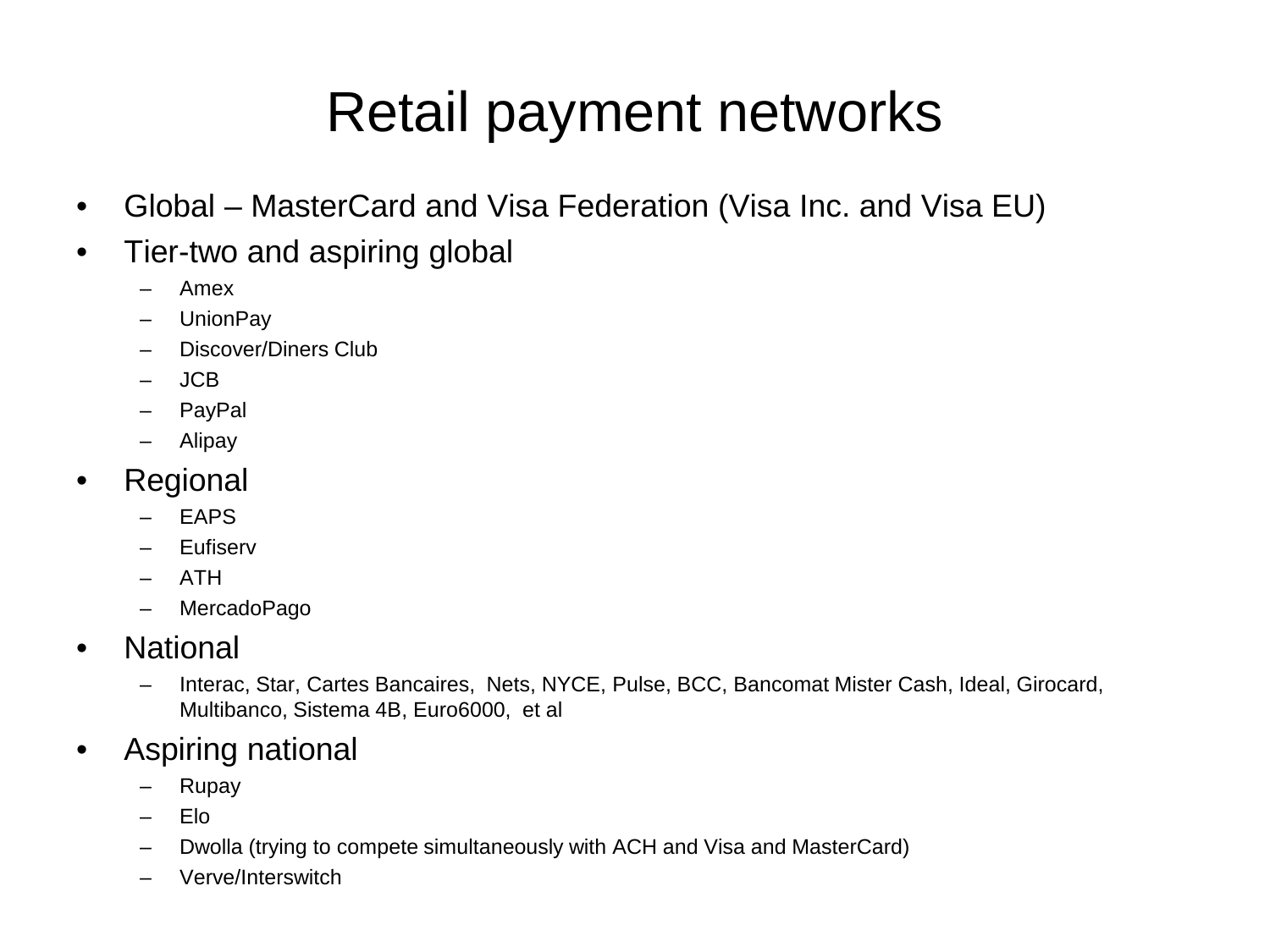## China's allure



- 4.9 billion payment cards  $-a$ )
- With 19.75 billion card payments, it's the second biggest market in world.-a) Annual card payments per capita however only 14.5, compared with 248 in US and 223 in Sweden. –b)
- Pos terminals increased a whopping 49% in  $2013 - b$ )
- Payments on domestic cards in 2014 grew 52% yoy in 2014 -a) accelerating from 44% yoy growth in 2013 -b)
- Susquehanna Financial Group ventured MasterCard and Visa could generate \$181 million and \$264 million revenue respectively in 2016. Jefferies suggested by 2025 MasterCard and Visa could generate an additional \$1.1 billion from China's domestic card-payments market. (a- Nilson Report

(b- Bank for International Settlements China and Sweden are 2013 #s. Transactions are on domestic cards. US #s are 2012 and include payments on all cards.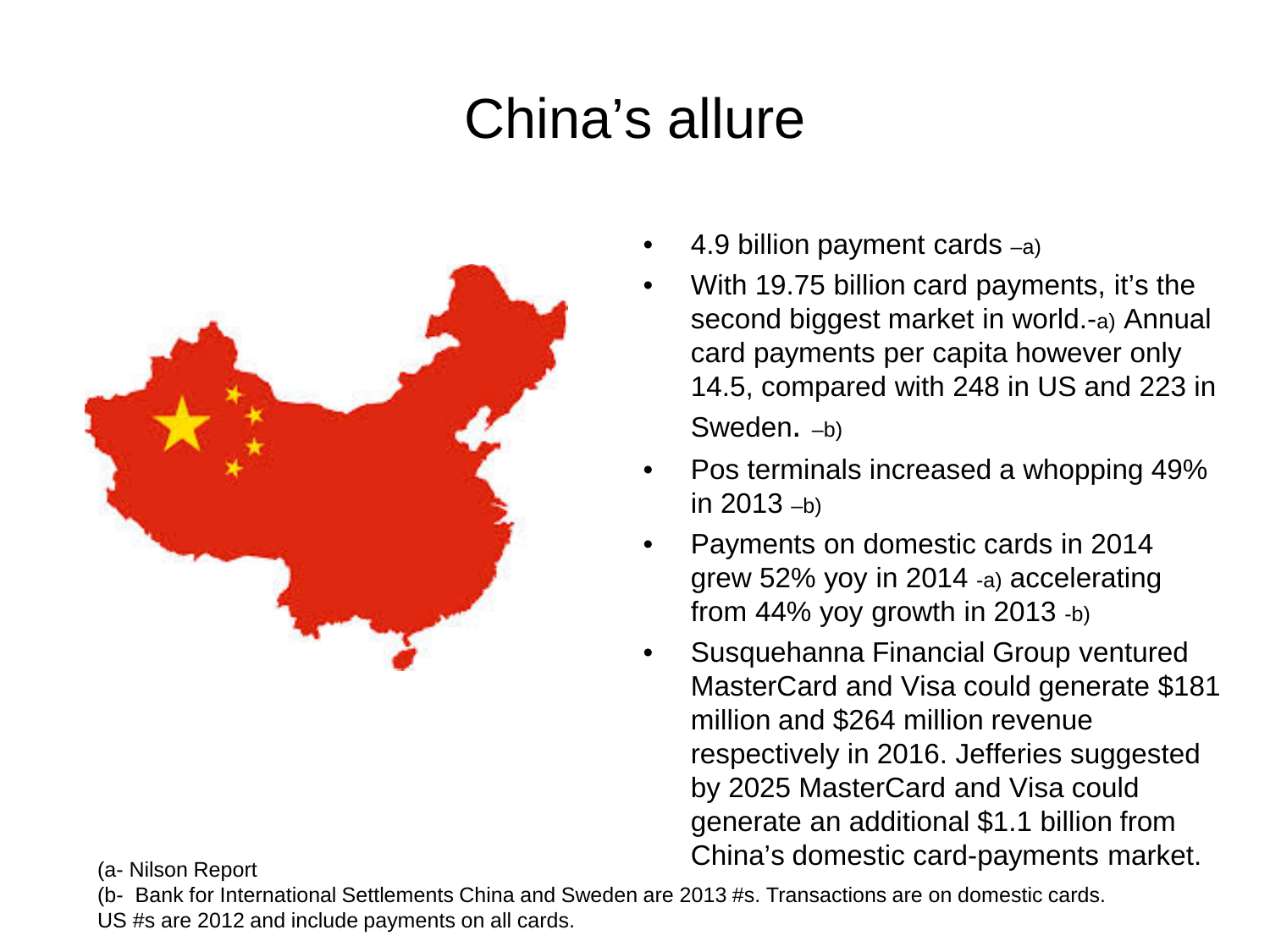#### Lack of access

- In 2001 as part of accession to WTO China committed to 100% open up its domestic credit and debit card market by 2006.
- As of 2006 no foreign merchant acquirers or networks had processed a single domestic transaction.
- 2010 US filed a WTO complaint
- 2012 US largely prevailed and China said it wouldn't appeal.
- Yet in 2013 the PBOC blocked a local e-commerce payment system from issuing renminbi MasterCards.
- October 29, 2014 China's State Council announced any foreign firms that "meet the necessary standards" would be welcome compete. –a)
- In April, 2015 China announced it will put in place a licensing regimen under which foreign payment networks can compete for domestic transactions, generating a ripple of excitement. Taken at face value it suggests foreign networks could start competing in the domestic market mid 2016.
- As of today there has still not been a single domestic Amex, Diners Club, JCB, MasterCard or Visa transaction in China.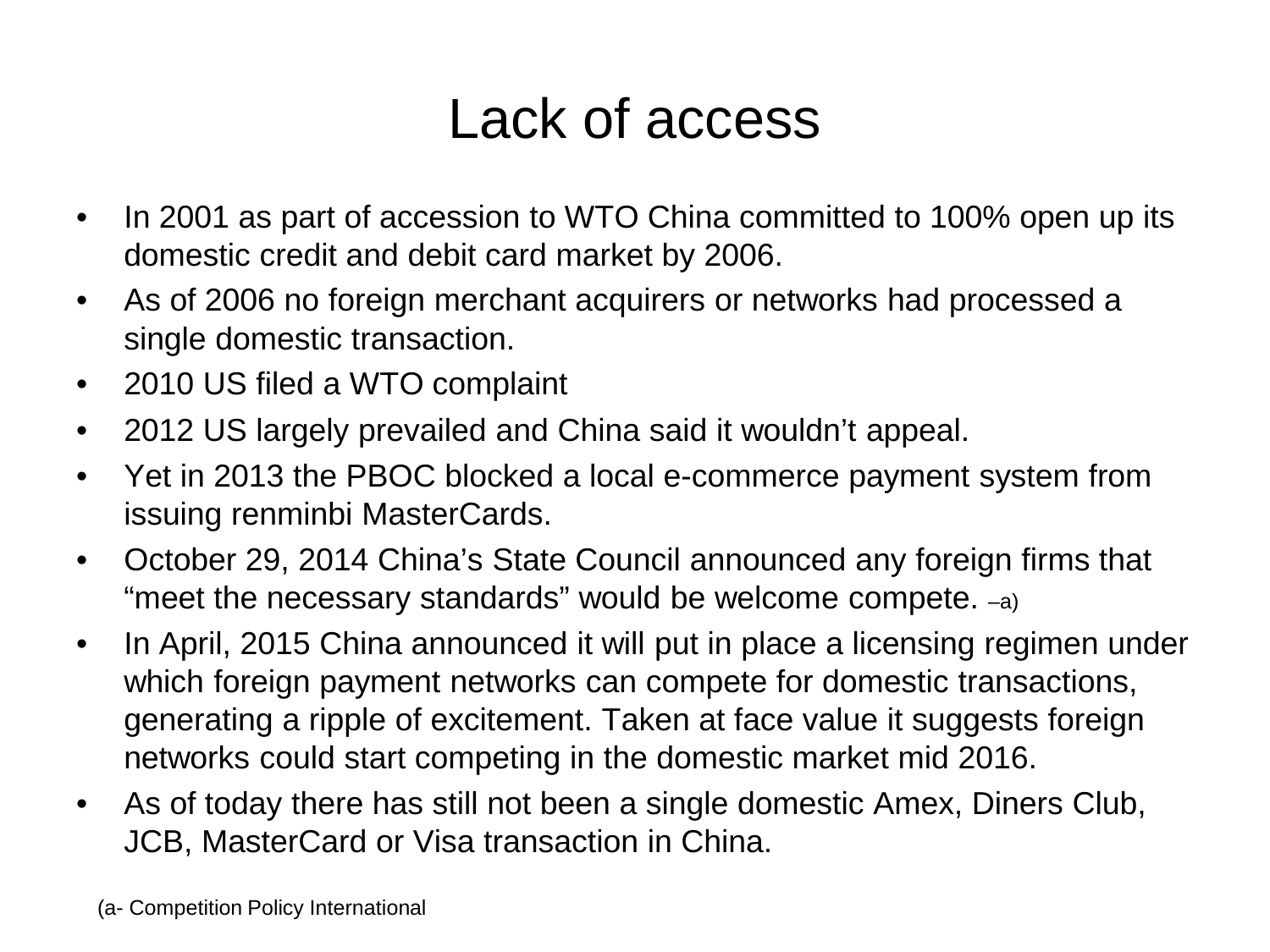# UnionPay

- Established in 2002 by PBOC administrative diktat, owned by 85 banks, the largest of which are state-owned.
- The central bank requires payment cards to clear renminbi transactions through China UnionPay
- UnionPay enjoys a domestic monopoly on retail card payments at the physical pos. Leveraging its privileged position to build network critical mass.
- UnionPay is also an acquirer, manages an ATM network and provides cardissuer processing.
- UnionPay cannot be thought of as entirely commercial or independent from the government.
- The PBOC makes the rules, establishes permissible MSCs and allocations across the payments value chain by sector
- UnionPay's current and previous Chairman and current Vice Chairman are PBOC alumni.
- UnionPay touts visits from former President Hu Jintao, former Premier Wen Jiaboa and current president Xi Jinping
- Aspires to be the third genuinely global payment-card network.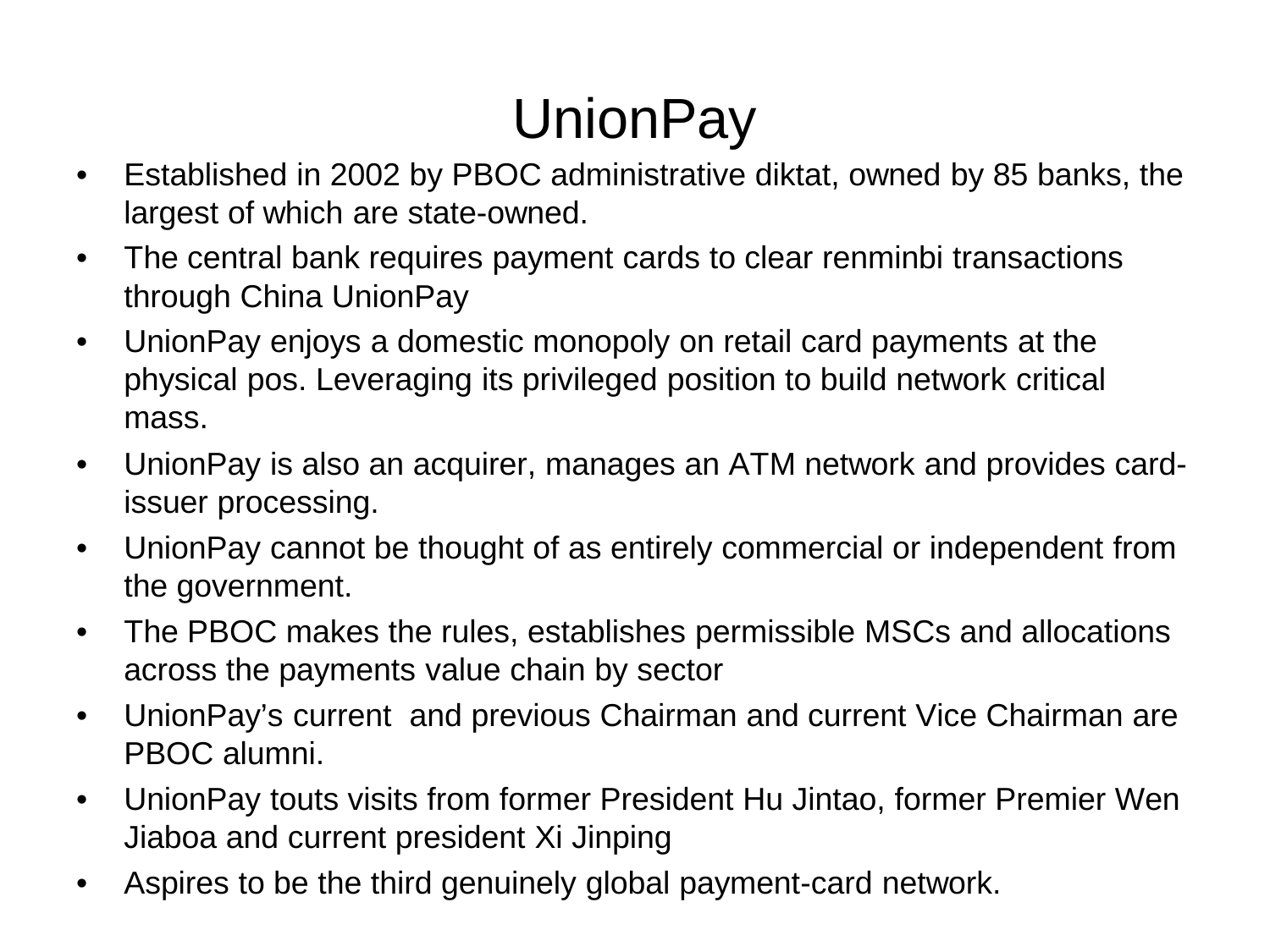#### Domestic Merchant Acquiring

- In 2005 Global Payments and HSBC established a merchant acquiring joint venture. While a majority of its business was in Hong Kong and Taiwan, the focus was on the enormous potential of mainland China. At the time the excitement was palpable.
- In 2010 Global Payments acquired its first domestic transaction in Beijing. Since it's gone radio silent confirming not much is happening.



#### 2013 Acquiring Share of Merchant Accounts 2013 Acquiring Share Payment Volume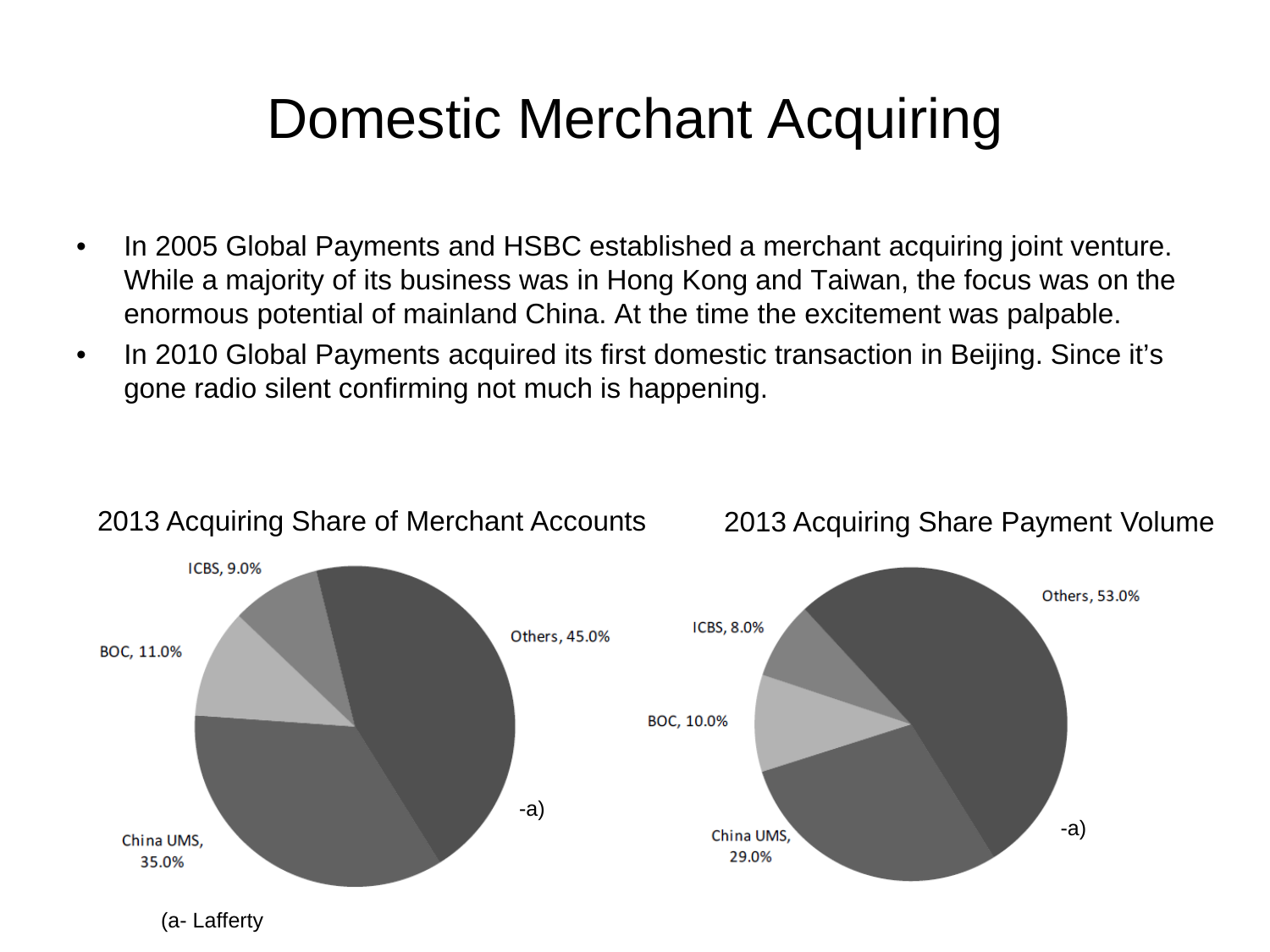#### Card-payment-network standards

- On November 1, 2014 China's central bank announced all banks must conform to PBOC 3.0 card-security standards.
- The rest of the world uses EMV chip-card security standards. UnionPay uses PBOC 3.0.
- PBOC 3.0 uses different (incompatible) encryption to which issuers, cards and pos terminals must adhere.
- Will cost more to have EMV/PBOC 3.0-compliant infrastructure.
- UnionPay is using standards to continue to fortify its position.
- Could trigger another WTO complaint.
	- Imposes an additional burden on foreign payment networks attempting to compete in China.
- In addition to establishing and capitalizing a local company, licensing requirements will almost certainly require building or contracting for local processing.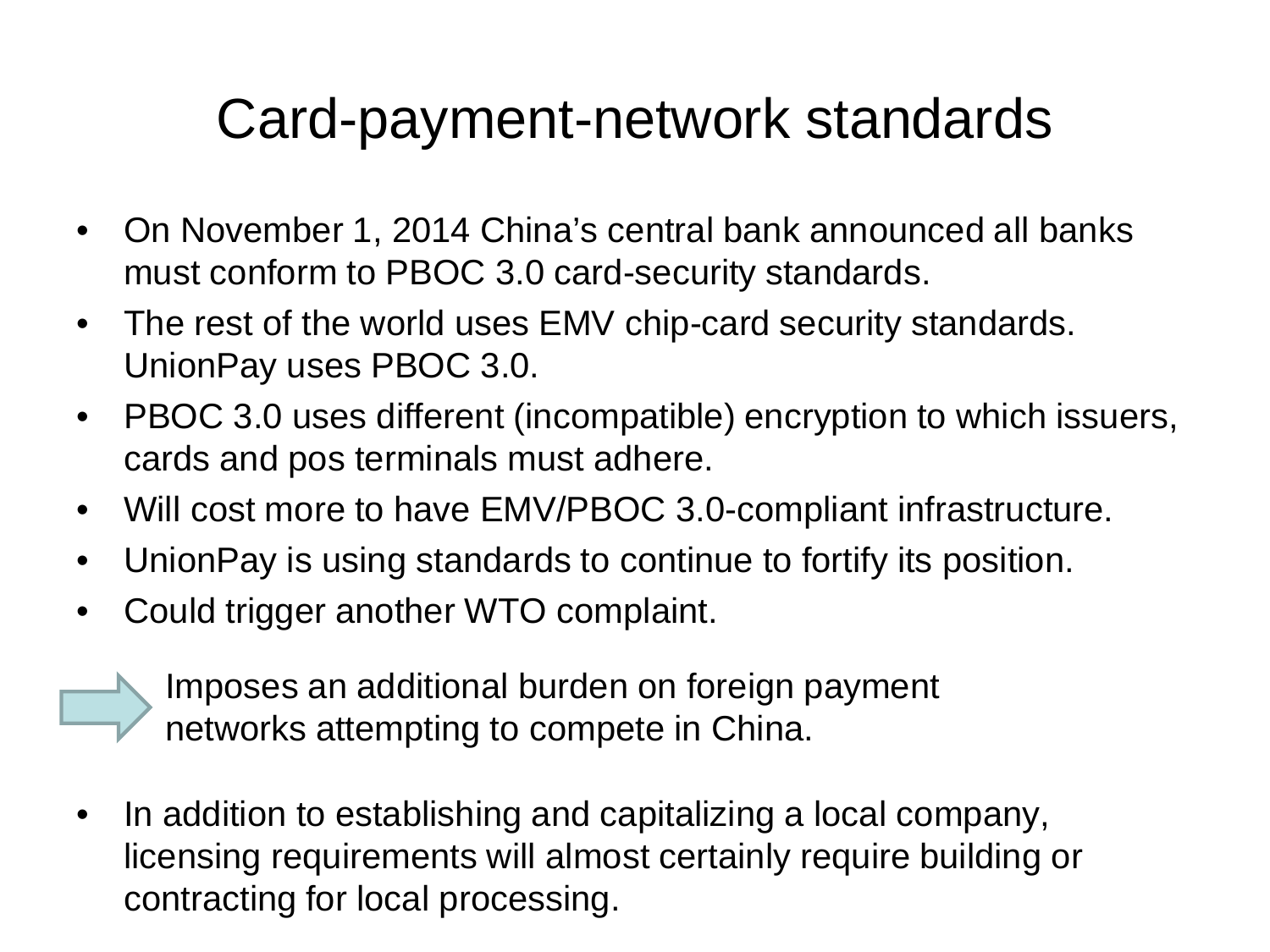## Card-payment-network competitive hurdles

- France had a domestic bank-owned general-purpose-card-network monopoly Cartes Bancaires.
	- MasterCard and Visa enjoyed identical national acceptance
	- Cartes Bancaires cards were cobranded with MasterCard or Visa for use outside France
	- In 2009 Cartes Bancaires' national moat was crossed when Carrefour issued a MasterCard without a CB bug.
	- Today while there are millions of solely MasterCard or Visa-branded payment cards issued in France, Cartes Bancaires remains the overwhelmingly dominant network.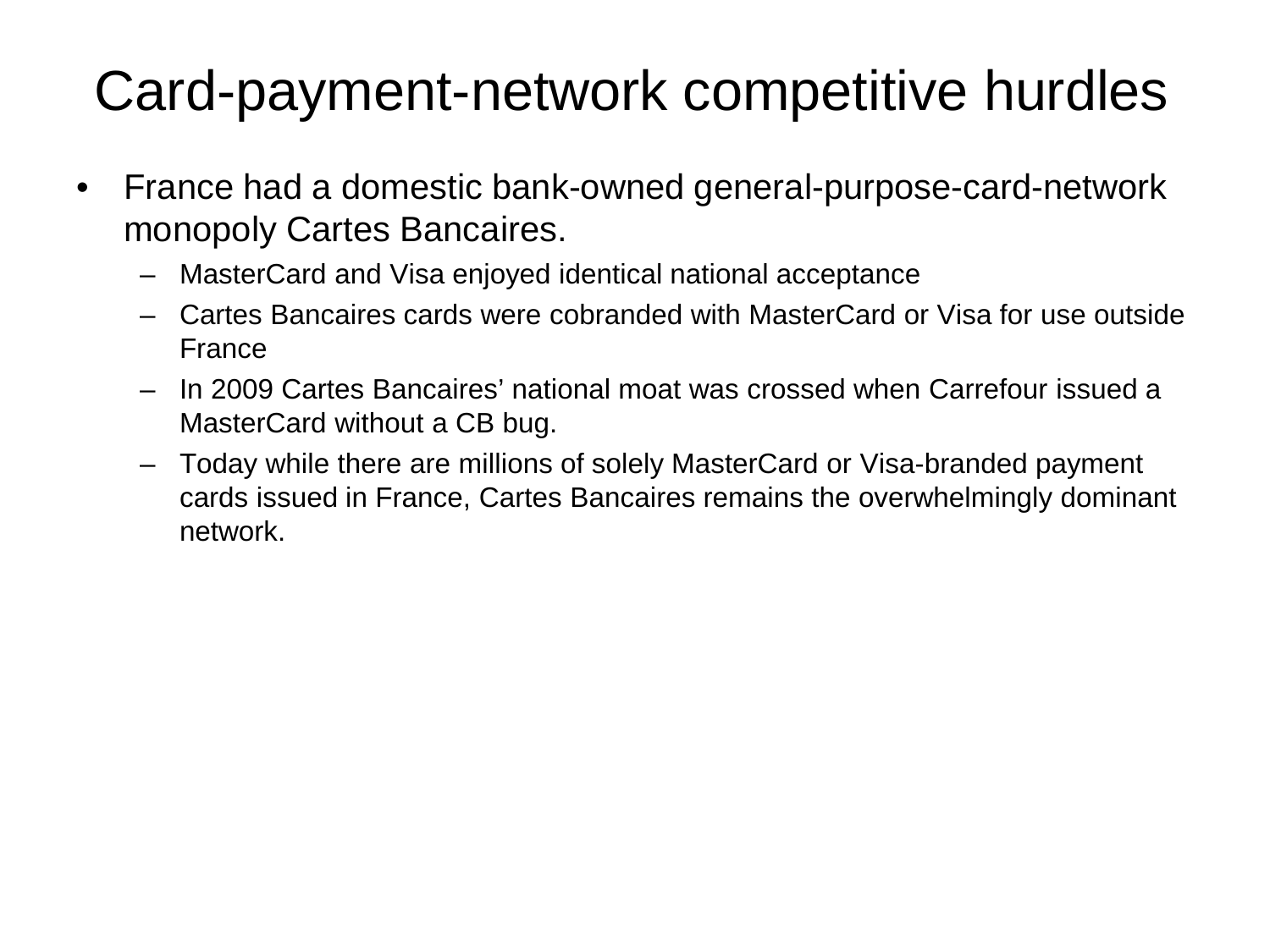## Card-payment-network competitive hurdles

- Canada had a domestic bank-owned pin-debit-payment-network monopoly Interac.
	- MasterCard and Visa are the principal credit-card networks.
	- Interac has zero interchange.
	- MasterCard and Visa have debit toeholds in Canada.
	- Interac remains the largest network by transactions in Canada.
- Neither Interac nor Cartes Bancaires aspires to be a global network. They just want to survive in their home markets.



Canada and France are much easier markets for MasterCard and Visa to penetrate, yet they've struggled competing with entrenched legacy national monopolies.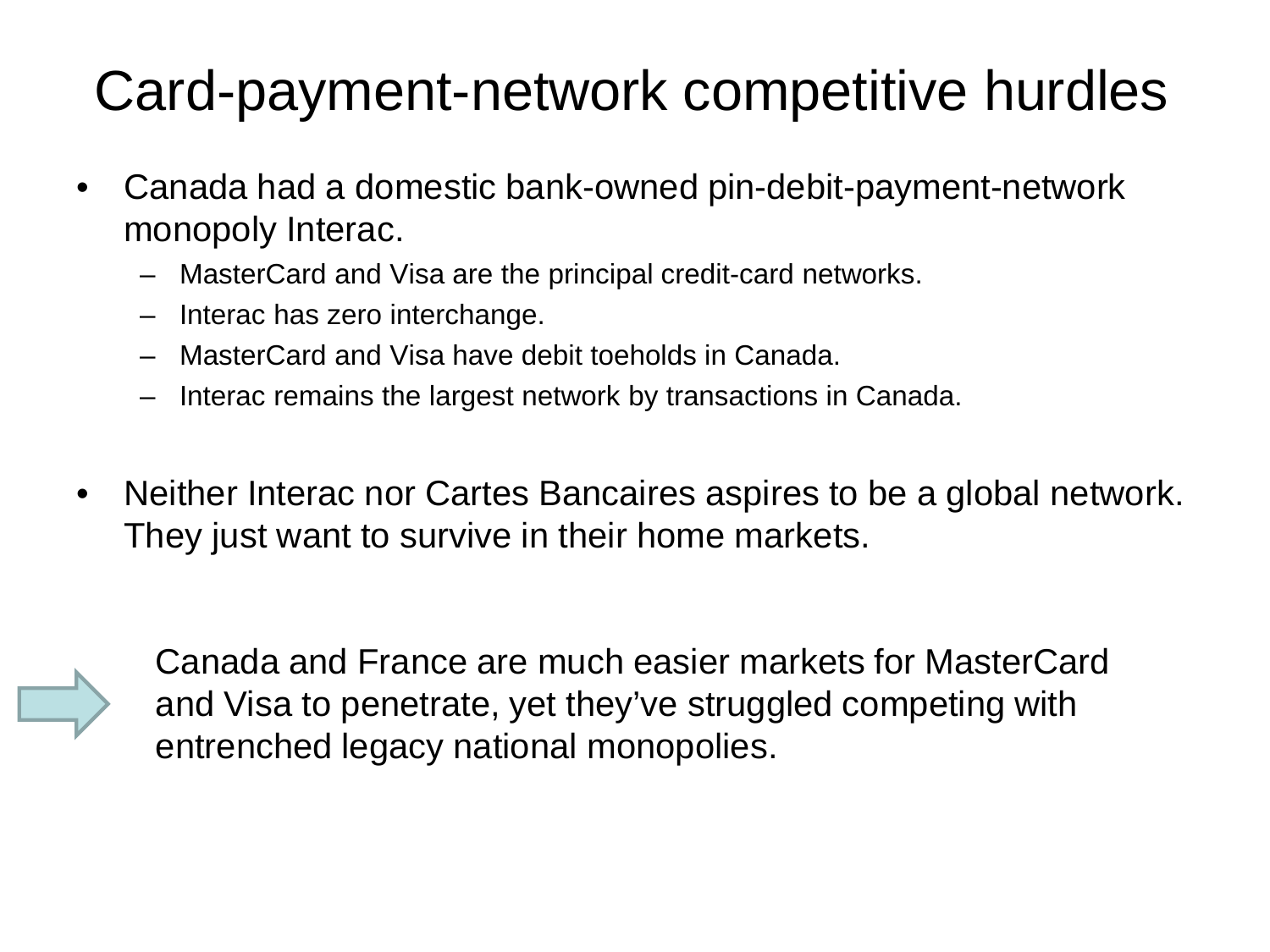#### Card-payment-network competitive hurdles

- Discover has and had national acceptance in the US. In 2006 aiming to close its acceptance gap with MasterCard and Visa, for all except its largest merchants, in its home market it started partnering with merchant acquirers to deliver acceptance. In 2015 Discover is within a stone's throw of acceptance parity in the US.
- In China MasterCard and Visa have ~ 10% of UnionPay's acceptance.
- The largest acquirer in China UMS is owned by UnionPay.

.

- MasterCard and Visa have a long hard slog to match UnionPay acceptance in mainland China.
- Chinese issuers are not going to issue MasterCard and Visa cards for domestic use unless and until the global networks achieve acceptance parity or close to it, in the domestic market.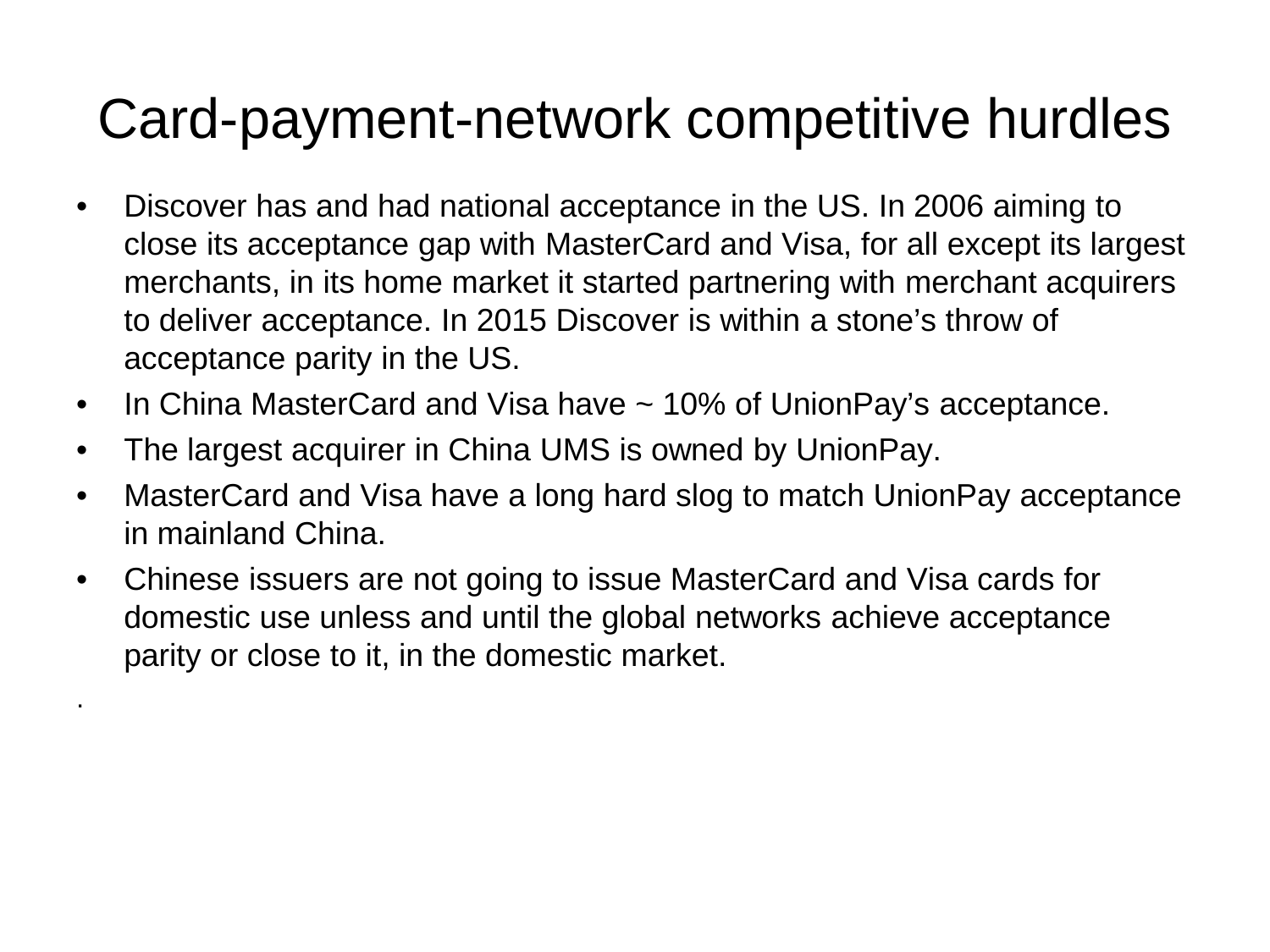#### E-commerce

- Unlike traditional card payments, e-commerce and mobile commerce are vigorously competitive.
- AliPay has direct processing connections with  $\sim$  200 banks
- After UnionPay said Alipay transactions must be integrated into UnionPay's network in August, 2013 AliPay withdrew from the physical pos

3rd Quarter, 2014 Estimated Market Share China Online Payments



(a- China Internet Watch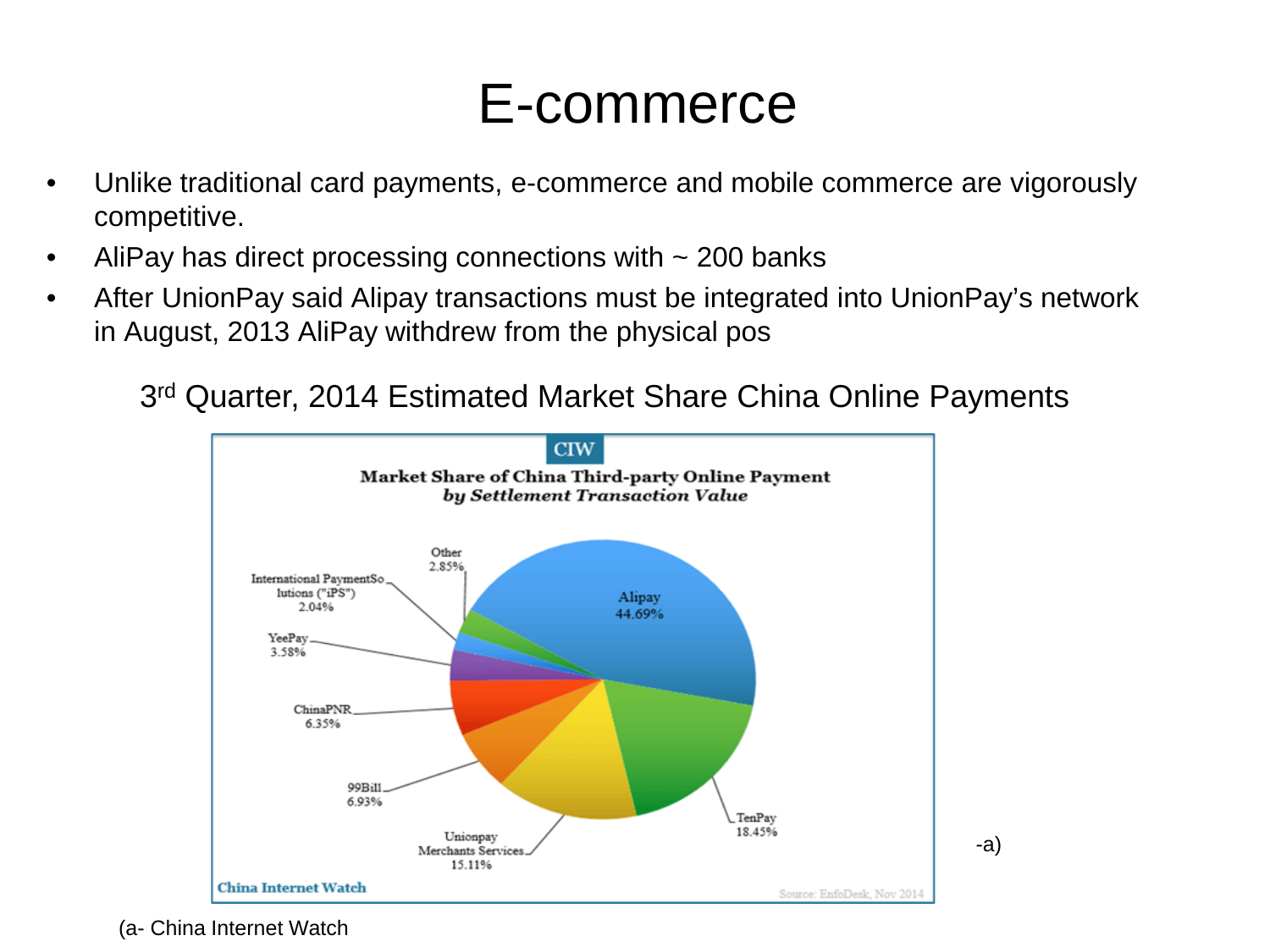#### Brazil is a more attractive BRIC

- Brazil has more card payments than France and Germany and is growing faster.
- In 2013 per capita annual card payments were 50. -a)
- MasterCard and Visa are the principal credit and debit payment networks
- While legacy monopolist acquirers Cielo and Redecard still dominant the merchant acquiring and processing market, foreign acquirers including Banco Santander, Elavon with Citi, First Data with the largest credit-union cooperative, and Global Payments are active.
- ELO is a domestic payment scheme jv between Banco de Brasil, Bradesco and Caixa Economica Federal, using Visa as a processor, targeted at lowincome customers and government-benefit recipients.
	- Cards tripled yoy reaching 37 million cards in 2013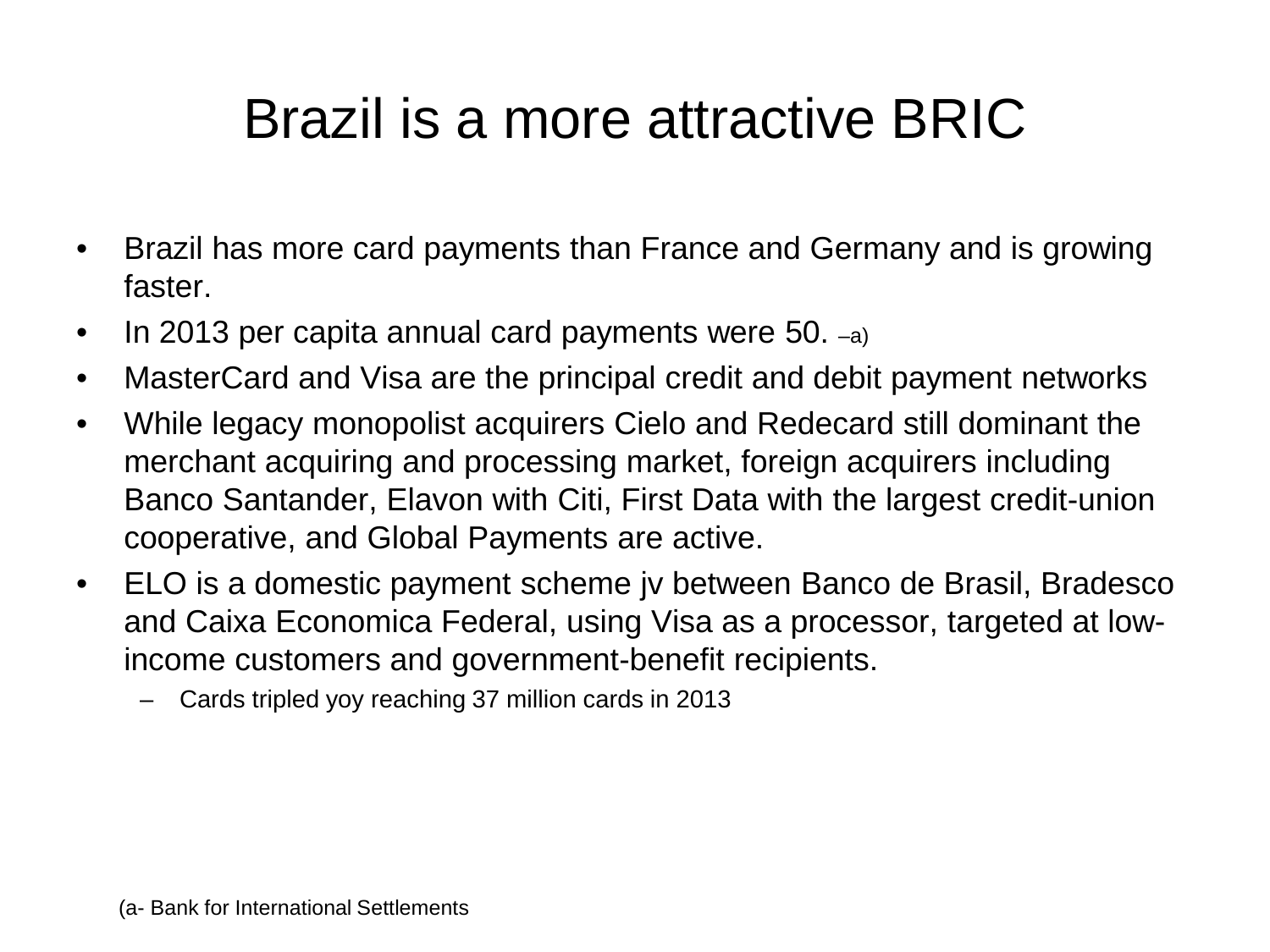#### India is a potential Gargantua

- Per capita annual card payments in 2014 were a paltry 1.  $-a$ )
- Card payments increased 24.6% yoy in 2014.
- MasterCard and Visa are the principal retail-card payment networks and process domestic transactions
- Merchant acquiring and processing market open.
	- First Data acquired ICICI's merchant processor in 2009.
	- Elavon entered and withdrew.
- RuPay
	- August, 2013 DNS was the first bank to issue RuPay debit cards. In 2013 RuPay cards increased to 13 million, up from just 200,000 at the end of 2012. –b)
	- Network charges issuer \$.001 and acquirer \$.0005 per transaction.\*\*
	- Interchange .45% for transactions up to RS 2000 and .65% above Rs. 2000. –c)

(a- RBI

(b- Payments Cards & Mobile

(c- National Payment Corporation of India